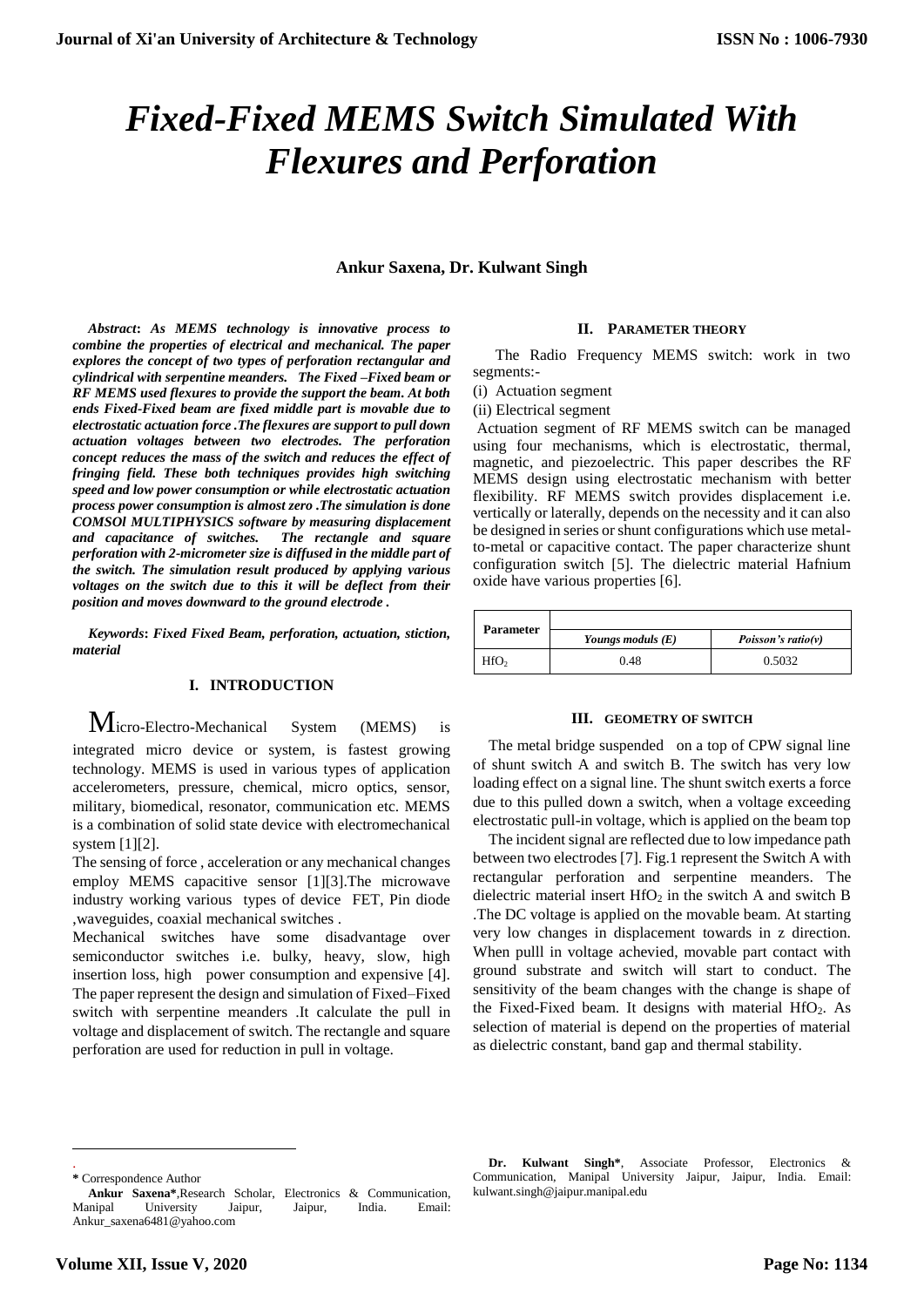# **Journal of Xi'an University of Architecture & Technology**



Fig. 1. Switch A design with menders and perforation



Fig. 2.Switch B design with menders and perforation

## **IV. SIMULATION OF SWITCH**

In the simulation of Switch A and Switch B at 30.1 volt represented in which provides maximum displacement. The z-component displacement curve at various applied voltages is also shown by graphical representation. The dark red color represents maximum displacement and dark blue color represents minimum displacement. As both switch show various characteristics at applied voltages.



Fig. 3.Simulated Switch A at voltage at 30.1volt



Fig. 4.Simulated Switch B at voltage 30.1 volt

#### **V. RESULT & DISCUSSION**

The comparative study of various types of switches with material hafnium dioxide gives different displacement at the pull in voltage. Table I shows all the comparison with various types of switches. The Switch A gives 0.48 μm displacements at 30.1 volt. At same voltage achieved 0.5032μm zcomponent displacement of switch B. The switch B is more flexible and high switching speed than to other switch A.

Table- I: Displacement of switch at applied voltage

| Voltage | $z$ -component displacement $(\mu m)$ |          |
|---------|---------------------------------------|----------|
|         | Switch A                              | Switch B |
| 30.1    | 0.48                                  | 0.5032   |

# **VI. CONCLUSION**

MEMS technologies basically use for reduction in size of switch. The both switch A and switch B provide different displacement. The switch employed serpentine meanders for providing greater flexibility and high switch speed. The perforation square and rectangle are used, to reduce the mass of the switch and also reduction in power consumption. Now it concludes from this paper the Switch B provide more displacement so it is more flexibility and higher actuation voltage.

#### **A. References**

- 1. J. Sam Jebar Kumar, Enoch Amoatey Tetteh, E. Paul Braineard, *A study of why electrostatic actuation is preferred and a simulation of an electrostatically actuated cantilever beam for mems application*s,‖ International Journal of Engineering Sciences & Emerging Technologies, ISSN: 22316604 **,** Volume 6, Issue 5, pp: 441-446 Apr. 2014.
- 2. Rinky Sha, Rowdra Ghatak and Rajat Mahapatra, *Impact of Beam Thickness and Air Gap on the Performance of Cantilever MEMS Switch*,,IJECT Vol. 4, Issue Spl - 1, Jan - March 2013.
- 3. Yasser Mafinejad,, Majid Zarghami, and Abbas Z. Kouzani ,*Design and Simulation of High Isolation RF MEMS Shunt Capacitor Switch for C-K Band*.
- 4. P.D. Grant and M.W. Denhoff *,A Comparison Between RF MEMS Switches and Semiconductor Switches ,*Proceedings of the 2004 International Conference on MEMS, NANO and Smart Systems (ICMENS'04) 0-7695-2189-4/04 \$20.00 © 2004 IEEE